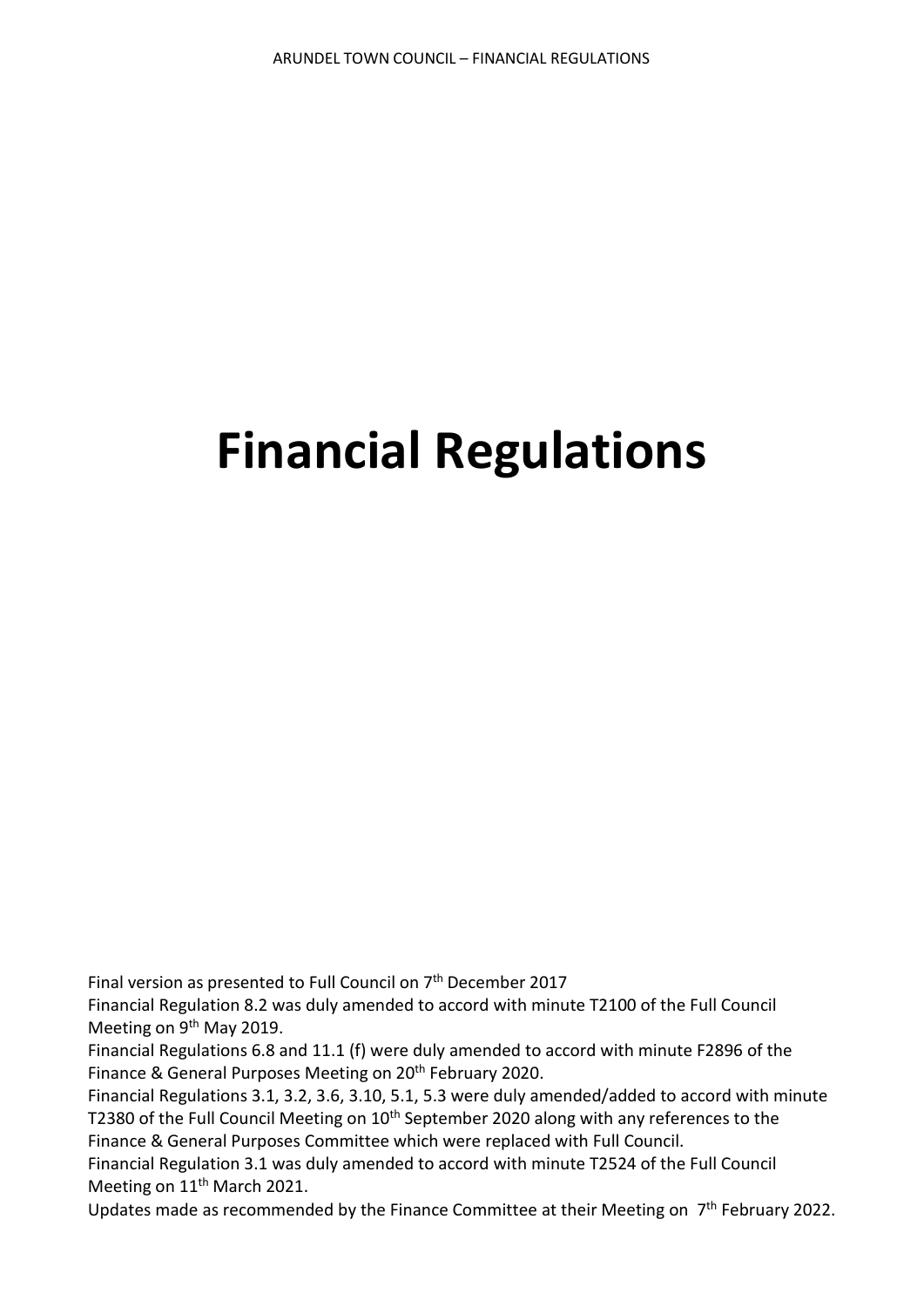## **ARUNDEL TOWN COUNCIL - FINANCIAL REGULATIONS**

These Financial Regulations were adopted by the Town Council at its Meeting held on October 2017.

## **1. GENERAL**

- 1.1 These Financial Regulations govern the conduct of financial management by the Council and may only be amended or varied by resolution of the Council. The Council is responsible in law for ensuring that its financial management is adequate and effective and that the Council has a sound system of financial control which facilitates the effective exercise of the Council's functions, including arrangements for the management of risk and the prevention and detection of inaccuracy and fraud. These Financial regulations must be observed in conjunction with the Council's Standing Orders.
- 1.2 The Responsible Financial Officer (RFO) is a statutory officer and shall be appointed by the Council. The RFO, acting under the policy direction of the Council, shall administer the Council's financial affairs in accordance with proper practices. The RFO shall determine on behalf of the Council its accounting records, and accounting control systems. The RFO shall ensure that the accounting control systems are observed and that the accounting records of the Council are maintained and kept up to date in accordance with proper practices. The RFO shall assist the Council in securing economy, efficiency and effectiveness in the use of its resources.
- 1.3 The RFO shall produce financial management information as required by the Council.
- 1.4 At least once a year, prior to approving the Annual Return, the Council shall conduct a review of the effectiveness of its system of Internal Control which shall be in accordance with proper practices.
- 1.5 In these Financial Regulations, references to the Accounts and Audit Regulations shall mean the Regulations issued under the provisions of Section 27 of the Audit Commission Act 1998 and then in force.
- 1.6 In these Financial Regulations the term 'proper practice' or 'proper practices' shall refer to guidance issued in *"Governance and Accountability in Local Councils – a Practitioners' Guide (England)"* which is published jointly by NALC and SLCC and updated from time to time.
- 1.7 The council is not empowered by these Regulations or otherwise to delegate certain specified decisions. In particular any decision regarding the following shall be matters for full council only:
	- Setting the final budget or the precept (council tax requirement)
	- Approving accounting statements
	- Approving an annual governance statement
	- **Borrowing**
	- Writing off bad debts
	- Declaring eligibility for the General Power of Competence
	- Addressing recommendations in any report from the internal or external auditors
- 1.8 In addition, the council must:
	- Determine and keep under regular review the bank mandate for all council bank accounts
	- Approve any grant or a single commitment in excess of [£5,000]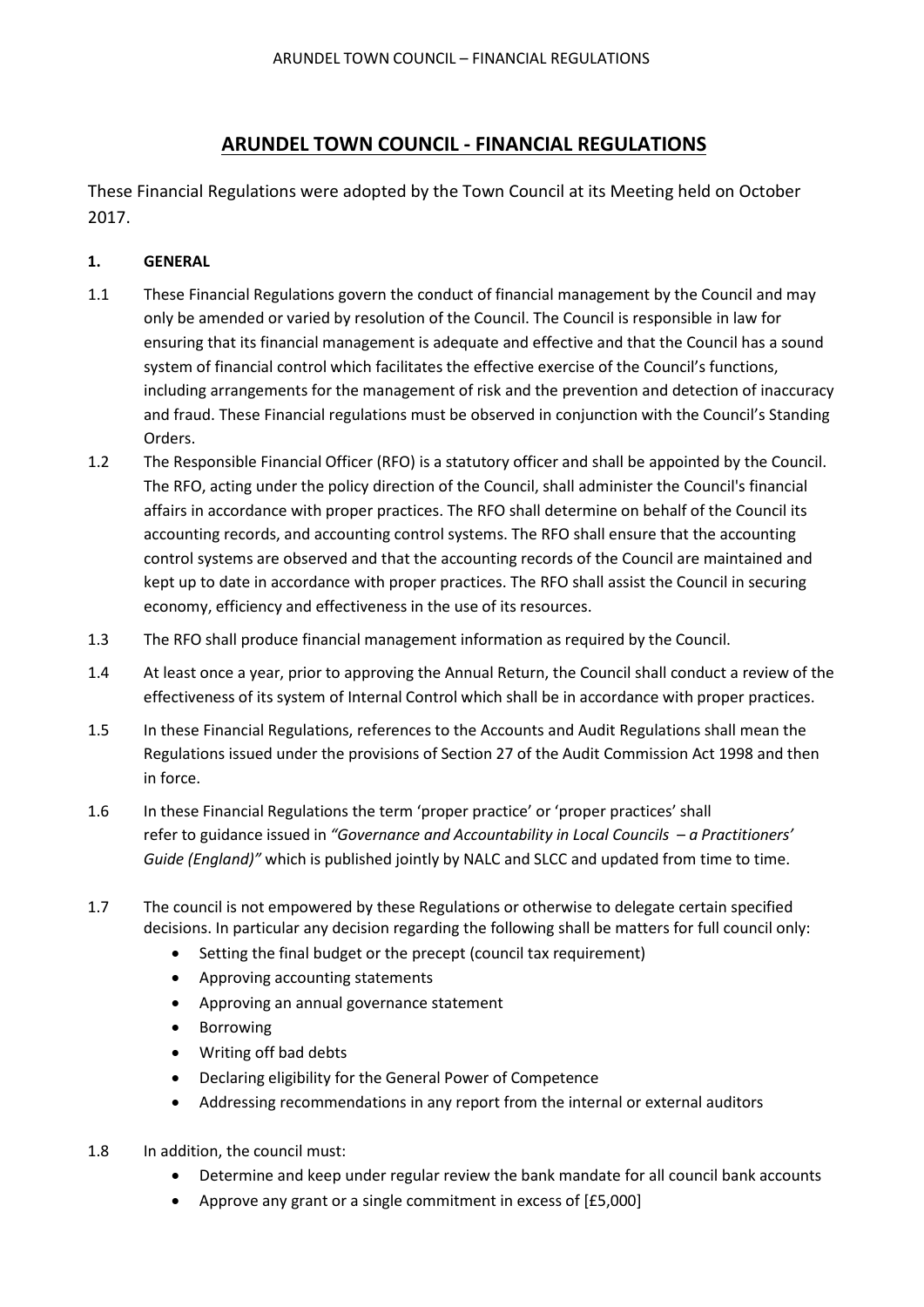• In respect of the annual salary for any employee have regard to recommendations about annual salaries of employees made by the relevant committee in accordance with its terms of reference

## **2. ANNUAL ESTIMATES (BUDGET)**

- 2.1 In October of each year, detailed estimates of all income and expenditure, including the use of reserves and all sources of funding, for the following year shall be prepared by the RFO in the form a First Draft Budget.
- 2.2 During November of each year, the First Draft Budget shall be considered by each Council Committee and working groups and any suggested amendments submitted to the RFO. The RFO shall then prepare aSecond Draft Budget for submission to Full Council.
- 2.3 Full Council shall consider the Second Draft Budget, revise it if necessary to establish a balanced budget with a reasonable precept requirement, and submit it – as the Proposed Budget – to a full Town Council meeting in January for approval.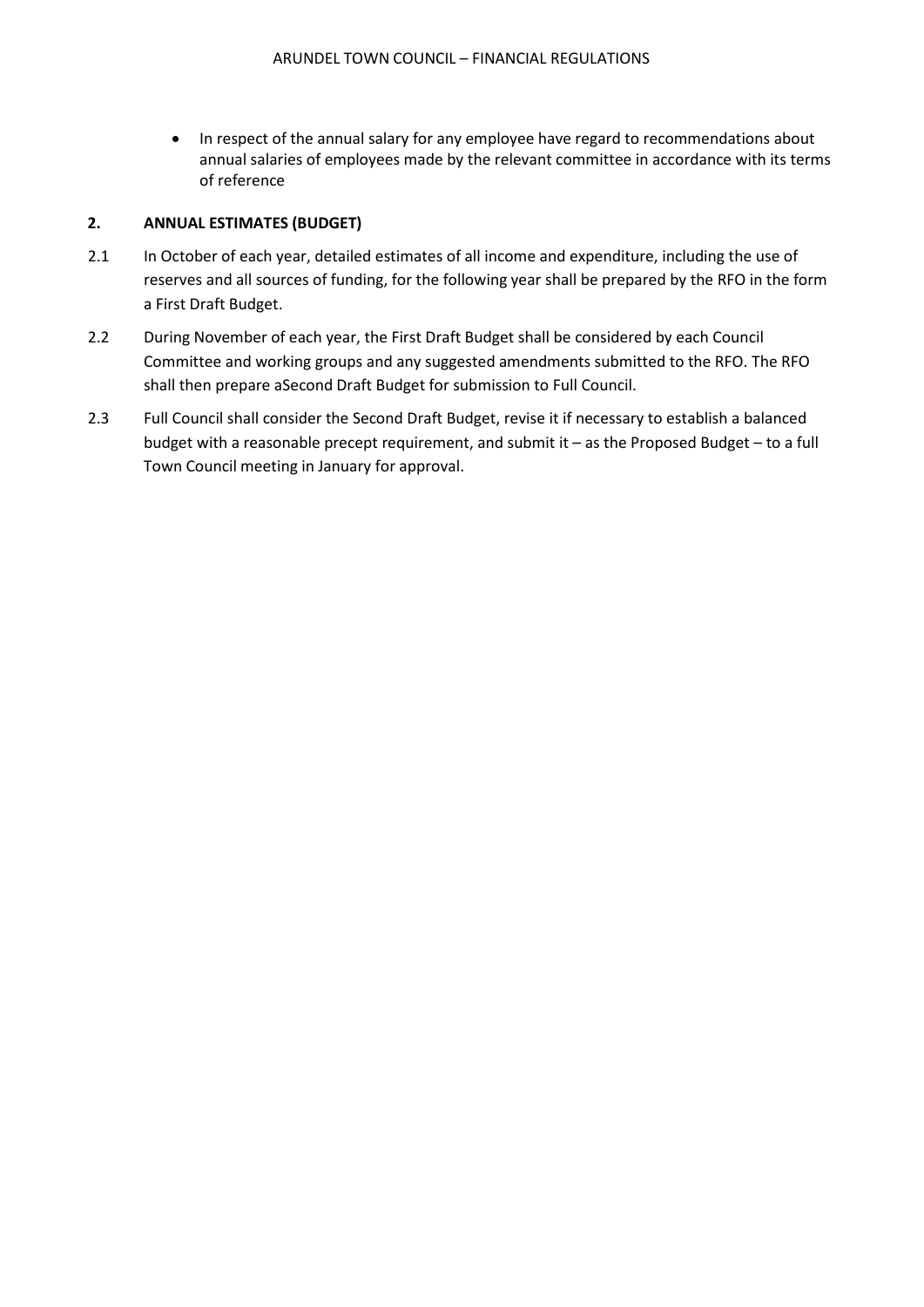- 2.4 The Town Council shall approve the Annual Budget no later than the end of January and shall thereby fix the Precept for the following year.
- 2.5 The Clerk shall issue the Precept to Arun District Council by the date they specify, usually no laterthan end of January and shall provide each member of the Council with a copy of the approved Annual Budget.
- 2.6 The approved Annual Budget shall form the basis of financial control for the ensuing year.
- 2.7 The Council shall consider the need for and shall have regard to a three-year forecast of Revenue and Capital income and expenditure which may be prepared at the same time as the Annual Budget.

## **3 BUDGETARY CONTROL**

- 3.1 Expenditure on revenue items may be authorised up to the amounts included for that class of expenditure in the approved budget. This authority is to be determined by:
	- the council for all items over £5,000;
	- the Clerk, in conjunction with Chairman of Council or Chairman of the appropriate committee, for anyitems below £5,000; or
	- the Clerk, for any items below £1,500.

Such authority is to be evidenced by a minute or by an authorisation slip duly signed by the Clerk, and where necessary also by the appropriate Chairman.

Contracts may not be disaggregated to avoid controls imposed by these regulations.

- 3.2 No expenditure may be authorised that will exceed the amount provided in the revenue budget for that class of expenditure other than by resolution of the council, or duly delegated committee.
- 3.3 Only the full Town Council has the authority to transfer funds across Budget Segments, to approve the use of Contingency Funds or to approve the use of Reserves.
- 3.4 During the Financial Year, the full Town Council, having considered fully the implications for public services, may decide to transfer unspent and available amounts to other Budget Segments and/or Budget Lines or to an Earmarked Reserve as appropriate.
- 3.5 The RFO shall provide Full Council with quarterly reports, showing details of income and expenditure to date against each Budget Line and each Budget Segment.
- 3.6 In cases of extreme risk to the delivery of council services, the clerk may authorise revenue expenditure on behalf of the council which in the clerk's judgement it is necessary to carry out. Such expenditure includes repair, replacement or other work, whether or not there is any budgetary provision for the expenditure, subject to a limit of £1,500. The Clerk shall report such action to the chairman as soon as possible and to the council as soon as practicable thereafter.
- 3.7 Unspent provisions in the Budget shall **not** be carried forward to a subsequent year unless placed in an Earmarked Reserve by resolution of the full Town Council.
- 3.8 No expenditure shall be incurred in relation to any capital project and no contract entered into or tender accepted involving capital expenditure unless the Council is satisfied that the necessary funds are available or that the requisite borrowing approval has been obtained.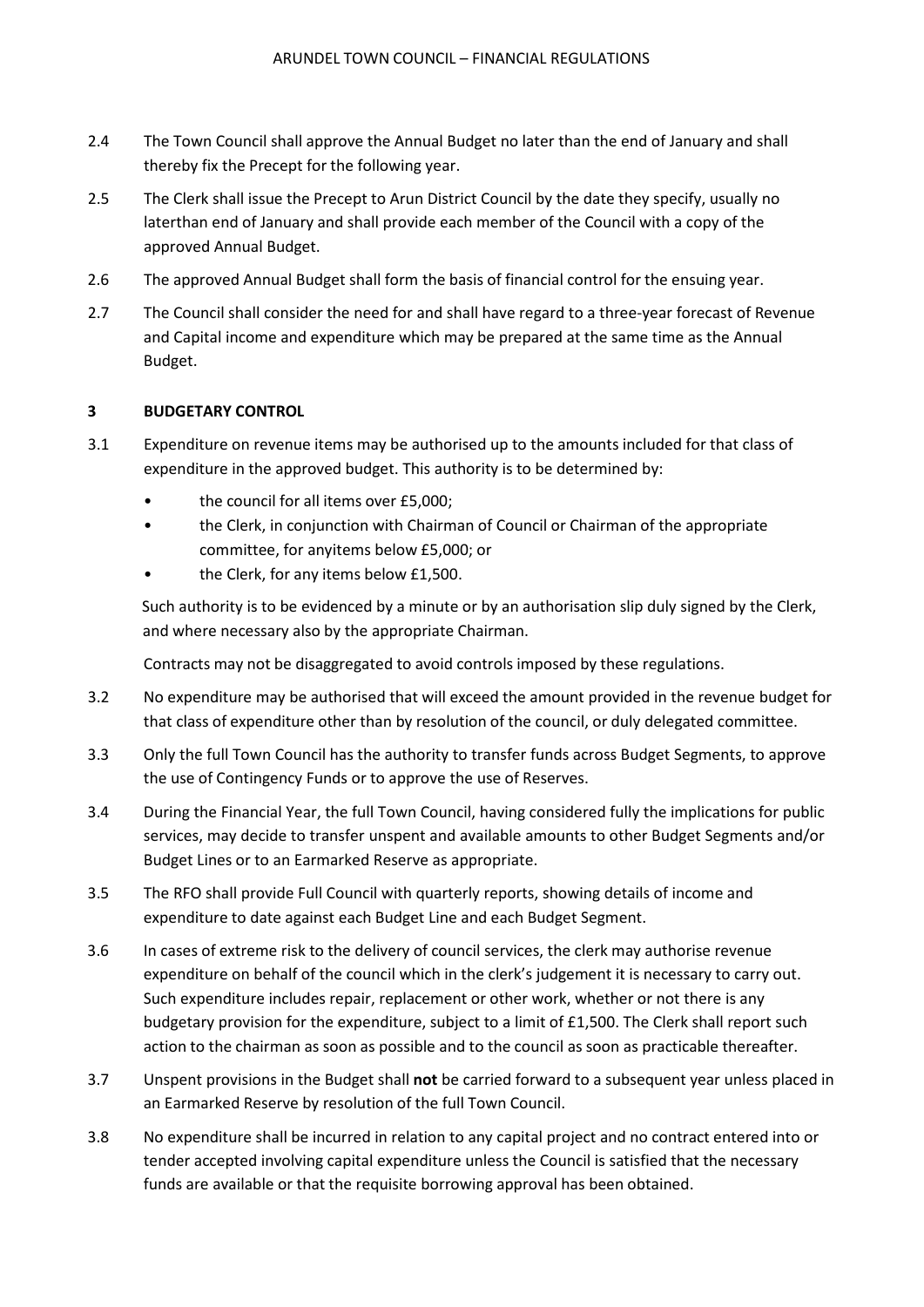- 3.9 All capital works shall be administered in accordance with the Council's Standing Orders and Financial Regulations relating to contracts.
- 3.10 The salary budgets are to be reviewed at least annually in October for the following financial year and such review shall be evidenced by a hard copy schedule signed by the Clerk and the Chairman of Council or relevant committee. The RFO will inform committees of any changes impacting on their budget requirement for the coming year in good time.

### **4. ACCOUNTING AND AUDIT**

- 4.1 All accounting procedures and financial records of the Council shall be determined by the RFO in accordance with the Accounts and Audit Regulations.
- 4.2 The RFO shall complete the annual Financial Statements of the Council as soon as possible after the end of the Financial Year and shall submit them and report thereon to Full Council.
- 4.3 The RFO shall complete the Accounts of the Council contained in the Annual Return (as supplied by the Auditor appointed from time to time by the Audit Commission) and shall submit the Annual Return for approval and authorisation by the Council within the timescales set by the Accounts and Audit Regulations.
- 4.4 The RFO shall ensure that there is adequate and effective system of Internal Audit of the Council's accounting, financial and other operations in accordance with proper practices. Any officer or member of the Council shall, if the RFO or Internal Auditor requires, make available such documents of the Council that appear to the RFO or Internal Auditor to be necessary for the purpose of the Internal Audit and shall supply the RFO or Internal Auditor with such information and explanation as the RFO or Internal Auditor considers necessary for that purpose.
- 4.5 The Internal Auditor shall be appointed by and shall carry out the work required by the Council in accordance with proper practices. The Internal Auditor, who shall be competent and independent of the operations of the Council, shall report to the Council in writing, or in person, on a regular basis with a minimum of one annual written report in respect of each Financial Year. In order to demonstrate objectivity and independence, the internal auditor shall be free from any conflicts of interest and have no involvement in the financial decision making, management or control of the Council.
- 4.6 The RFO shall make arrangements for the opportunity of inspection by members of the public of the accounts, books, and vouchers shall arrange for the display or publication of any Notices and Statements of Account required by Audit Commission Act 1998 and the Accounts and Audit Regulations.
- 4.7 The RFO shall, as soon as practicable, bring to the attention of all Councillors any correspondence or report from the Internal or External Auditor, unless the correspondence is of a purely administrative nature.
- 4.8 Internal or External Auditors may not under any circumstances:
	- Perform any operational duties for the Council;
	- Initiate or approve accounting transactions;
	- Direct the activities of any council employee, except to the extent that such employees have been appropriately assigned to assist the internal auditor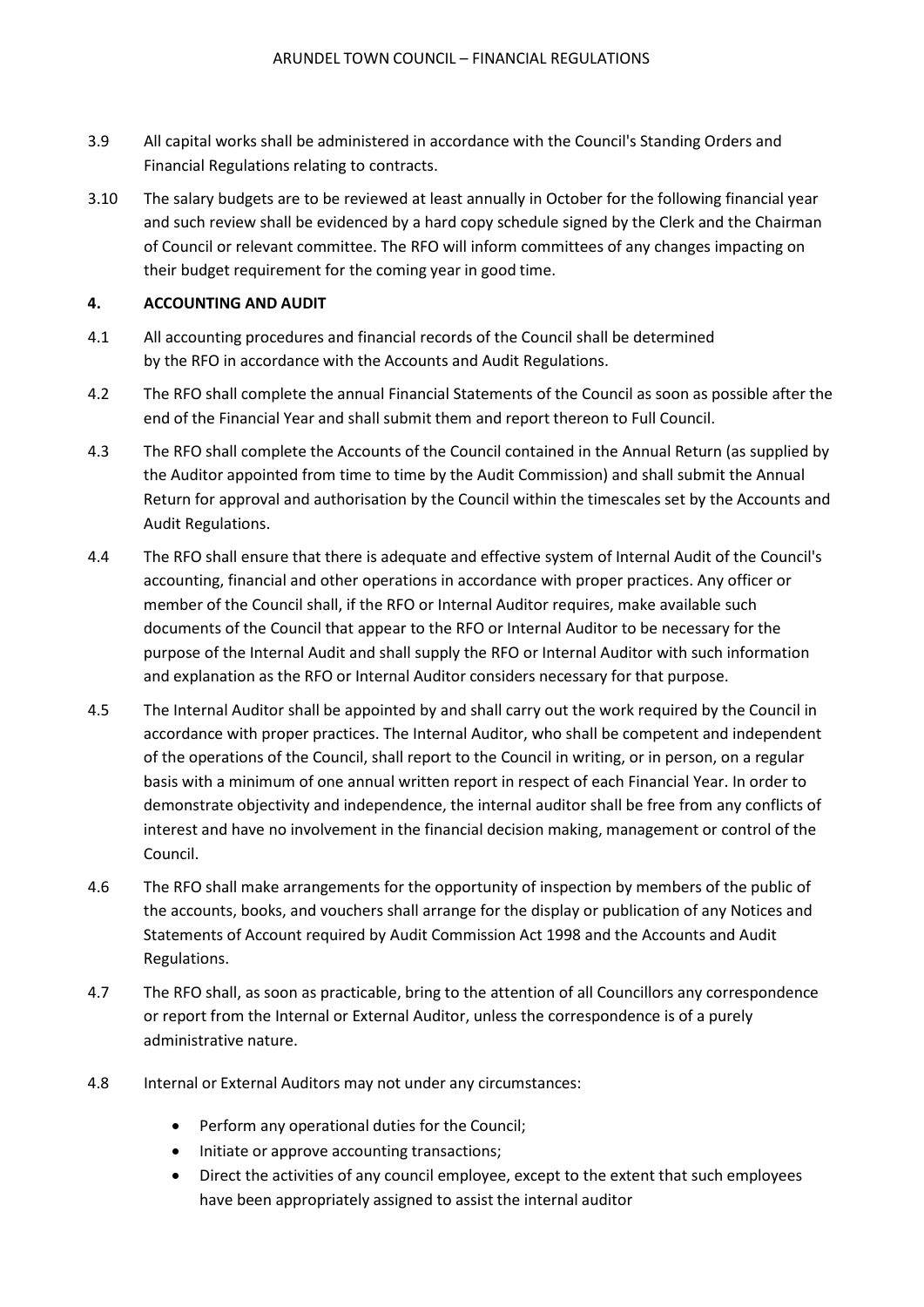## **5. AUTHORISATION OF PAYMENTS**

5.1 The schedule of payments made will be presented to the full council on a quarterly basis. The council shall review the schedule for compliance and, having satisfied itself shall accept payments were in order by a resolution of the Council.

The approved schedule shall be initialled by the Chairman of the Meeting. A detailed list of all payments shall be disclosed within or as an attachment to the minutes of the meeting at which payment was authorised. Personal payments (including salaries, wages, expenses and any payment made in relation to the termination of a contract of employment) may be summarised to remove public access to any personal information.

- 5.2 All invoices for payment shall be examined, verified and certified by the Town Clerk or Deputy Town Clerk. The Town Clerk or Deputy Town Clerk shall satisfy him/herself that the work, goods or services to which the invoice relates have been received, carried out, examined and approved.
- 5.3 The Town Clerk or Deputy Town Clerk shall examine invoices in relation to arithmetic accuracy and shall allocate them to the appropriate Budget Line. The Town Clerk or Deputy Town Clerk shall take allsteps to settle all invoices submitted, and which are in order, at the next available full Town Council Meeting.
- 5.4 The Town Clerk or Deputy Town Clerk shall have delegated authority to authorise the payment of all items that are necessary to provide the services of the Council in line with the Council's scheme of delegation and the budgets set by the Council.
- 5.5 No expenditure may be authorised that will exceed the amount provided in the revenue budget for a Committee Budget other than by resolution of the Council.

#### **6 BANKING ARRANGEMENTS AND INSTRUCTIONS FOR THE MAKING OF PAYMENTS**

- 6.1 On a regular basis, at least once in each quarter, and at each financial year end, a member other than the Mayor or a cheque signatory shall be appointed to verify bank reconciliations (for all accounts) produced by the RFO. The member shall sign the reconciliations and the original bank statements (or similar document) as evidence of verification. This activity shall on conclusion be reported, including any exceptions, to and noted by Full Council.
- 6.2 The Council's banking arrangements, including the Bank Mandate, shall be made by the RFO and approved by the Council. They shall be regularly reviewed for efficiency
- 6.3 The Council will make safe and efficient arrangements for the making of its payments.
- 6.4 Cheques drawn on the bank account in accordance with the Schedule of Payments referred to in Paragraph 5.3 or in accordance with Paragraph 6.4, shall be signed by two members of Council.
- 6.5 To indicate agreement of the details shown on the cheque or order for payment with the counterfoil and the invoice or similar documentation, the signatories shall each also initial the cheque counterfoil.
- 6.6 The Council shall seek credit references in respect of Members or Employees who act as signatories.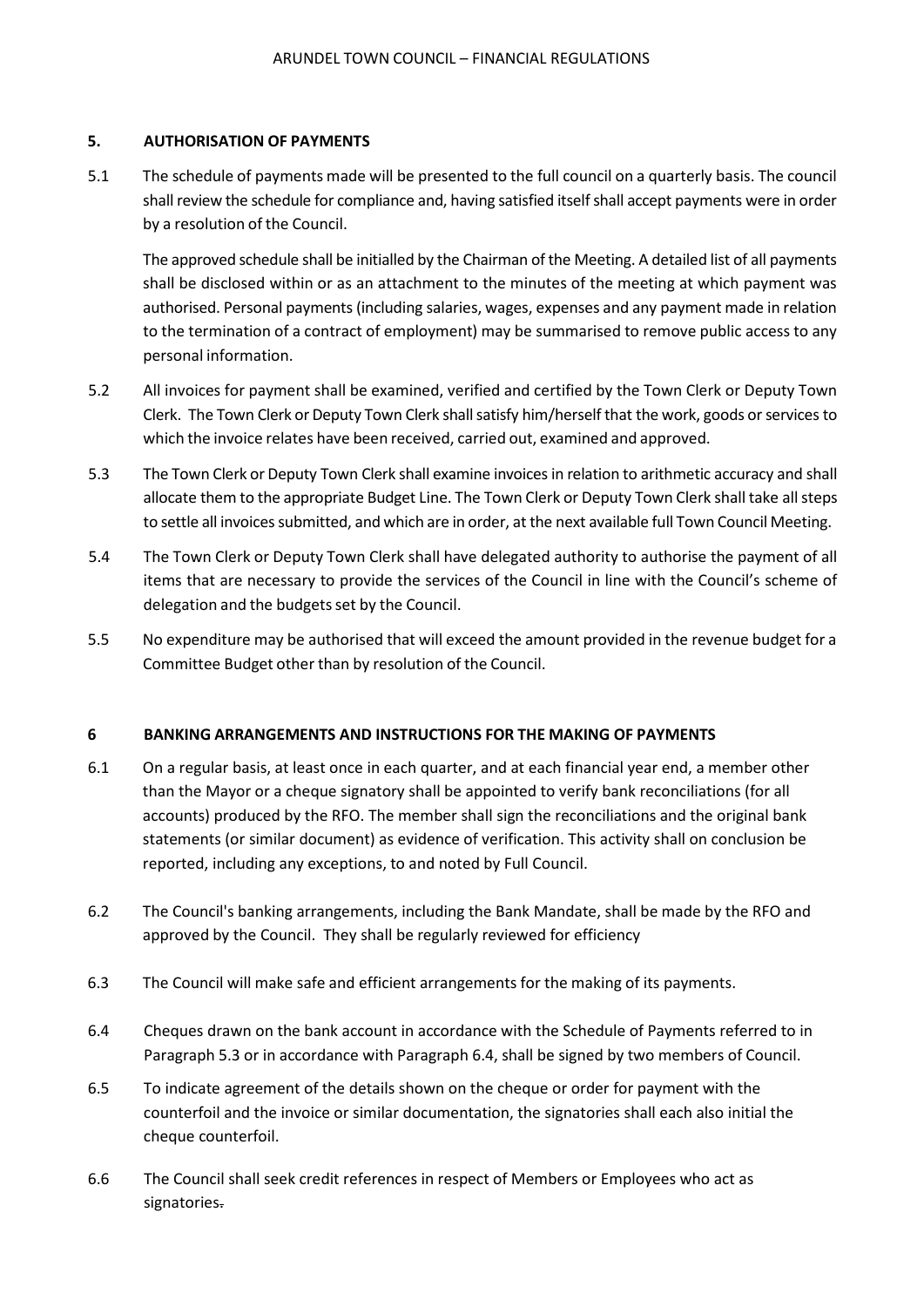- 6.7 If a payment is necessary to avoid an interest charge under the Late Payment of Commercial Debts (Interest) Act 1998, and the due date for payment is before the next scheduled meeting of Full Council, the Town Clerk or Deputy Town Clerk may – so long as there is no dispute or other reason to delay payment - take all steps necessary to settle such invoices provided that a list of such payments shall be submitted to the next appropriate meeting of Full Council.
- 6.8 The Town Clerk or Deputy Town Clerk or RFO may maintain a Petty Cash float of £200 for the purpose of defraying minor operational and other expenses. Vouchers for payments made shall be forwarded to the Town Clerk or Deputy Town Clerk or RFO with a claim for reimbursement and shall be retained to substantiate the payment. ATC currently does not hold any petty cash.
	- NOTES: (1) Income received must not be paid into the Petty Cash float, but must be separately banked as provided for elsewhere in these Regulations.
		- (2) Payments to replenish the Petty Cash float shall be shown on the Schedule of Payments presented under Paragraph 5.2 above.
- 6.9 If thought appropriate by the Council, payment for utility supplies (energy, telephone and water) may be made by variable Direct Debit provided that the instructions are signed by two members and any payments are reported to Council as made. The approval of the use of a variable Direct Debit shall be renewed by resolution of the Council at least every two years.
- 6.10 If thought appropriate by the Council, payment for certain items may be made by internet banking transfer, provided evidence is retained showing which members approved the payment.

Payments by Internet banking shall be effected by a minimum of two authorised persons, one to create and one to authorise. The person creating the payment shall not be the same as the person authorising.

- 6.11 If thought appropriate by the Council, payment for certain items (principally salaries) may be made by banker's standing order provided that the instructions are signed, or otherwise evidenced by two members are retained and any payments are reported to Full Council as made. The approval of the use of a banker's standing order shall be renewed by resolution of the Council at least every two years.
- 6.12 Where a computer requires use of a personal identification number (PIN) or other password(s), for access to the Council's records on that computer, a note shall be made of the PIN and Passwords and shall be handed to and retained by the Town Clerk or Deputy Town Clerk in a sealed dated envelope. After the envelope has been opened, in any circumstances, the PIN and / or passwords shall be changed as soon as practicable.
- 6.13 No employee or Councillor shall disclose any PIN or password, relevant to the working of the Council or its bank accounts, to any person not authorised in writing by the Council or a duly delegated committee.
- 6.14 The Council, and any members using computers for the Council's financial business, shall ensure that anti-virus, anti-spyware and firewall, software with automatic updates, together with a high level of security, is used.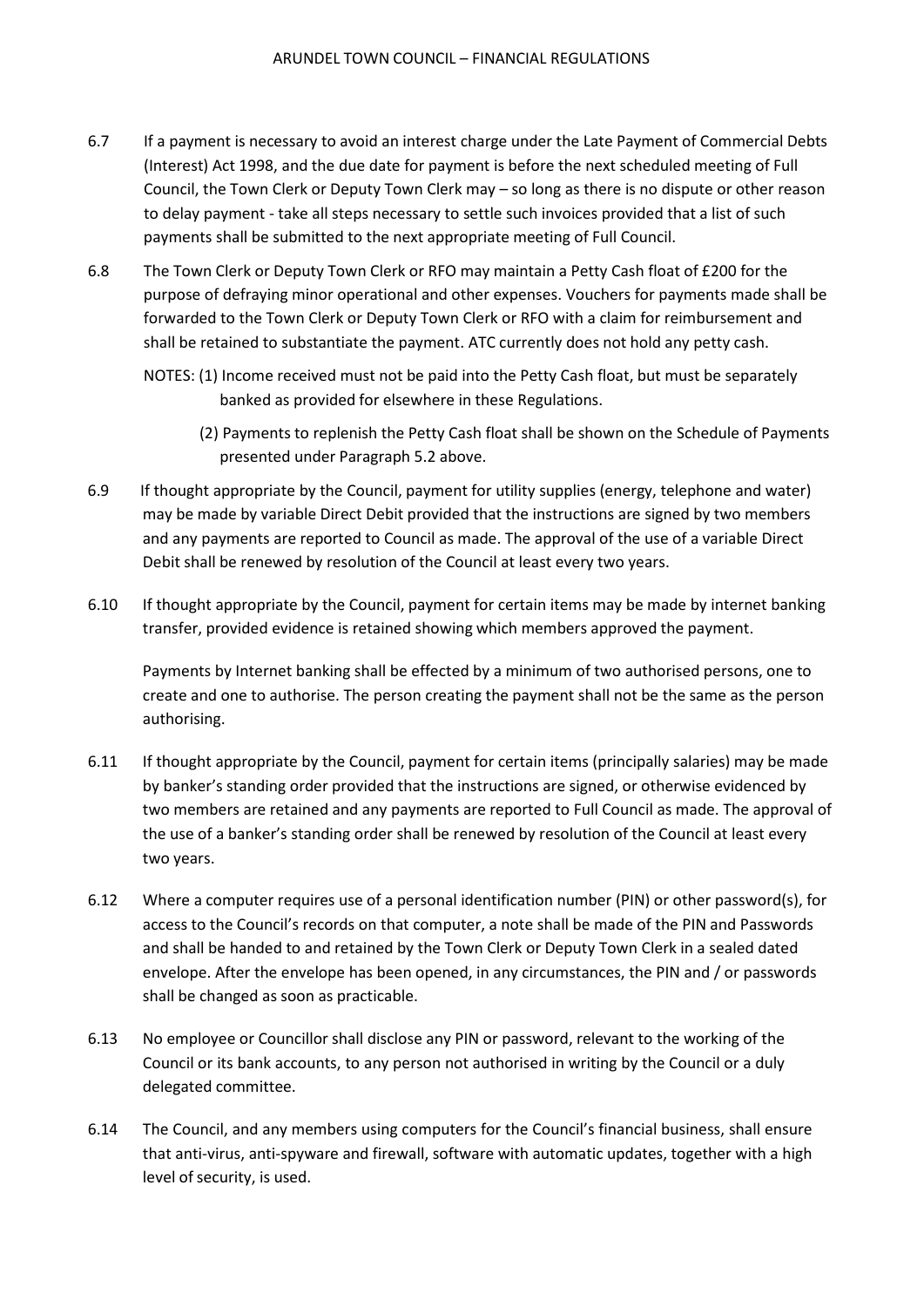- 6.15 Where internet banking arrangements are made with any bank, the Town Clerk or Deputy Town Clerk shall be appointed as the Service Administrator. The bank mandate approved by the Council shall identify a number of Councillors who will be authorised to approve transactions on those accounts. The bank mandate will state clearly the amounts of payments that can be instructed by the use of the Service Administrator alone, or by the Service Administrator with a stated number of approvals.
- 6.16 Access to any internet banking accounts will be directly to the access page (which may be saved under "favourites"), and not through a search engine or e-mail link. Remembered or saved passwords facilities must not be used on any computer used for Council banking work. Breach of this Regulation will be treated as a very serious matter under these regulations.
- 6.17 Changes to account details for suppliers, which are used for internet banking may only be changed on written hard copy notification by the supplier and supported by hard copy authority for change signed by the Support Services Manager and the Town Clerk or Deputy Town Clerk. A programme of regular checks of standing data with suppliers will be followed.
- 6.18 Any Debit / Credit Card issued is to be used in accordance with the Council's Debit Card Policy and procedure.

### **7 PAYMENT OF SALARIES**

- 7.1 As an employer, the Town Council shall make arrangements to meet fully the statutory requirements placed on all employers by PAYE and National Insurance legislation. The payment of all salaries shall be made in accordance with payroll records and the rules of PAYE and National Insurance currently operating, and salaries and/or rates of pay shall be as agreed by Town Council.
- 7.2 Payment of salaries and payment of deductions from salary such as may be made for tax, national insurance and pension contributions, may be made in accordance with the payroll records and on the appropriate dates stipulated in employment contracts, provided that each set of monthly payment is included in the Schedule of Payments submitted to the next available Full Council meeting.
- 7.3 No changes shall be made to any employee's pay, emoluments, or terms and conditions of employment without the prior consent of the relevant Council/Committee.

#### **8 LOANS AND INVESTMENTS**

- 8.1 All loans and investments shall be negotiated in the name of the Town Council and shall be for a set period in accordance with Council policy.
- 8.2 The Council has an Investment Policy and this should be reviewed at least on an annual basis.
- 8.3 All investments under the control of the Council shall be in the name of the Town Council.
- 8.4 All borrowings shall be effected in the name of the Town Council, after obtaining any necessary borrowing approval. Any application for borrowing approval shall be approved by Council as to terms and purpose. The terms and conditions of borrowings shall be reviewed at least annually.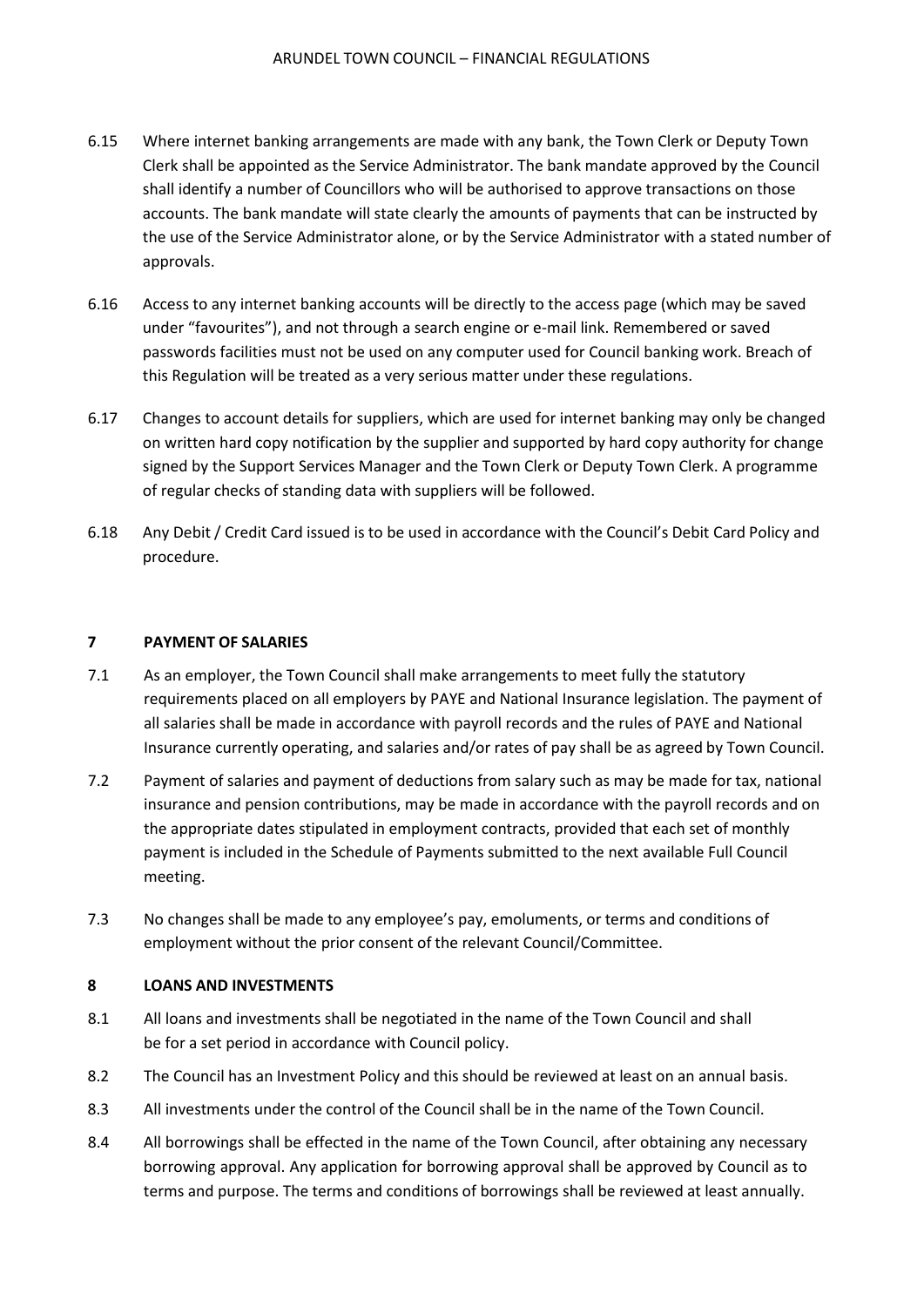8.5 All investment certificates and other documents relating thereto shall be retained in the custody of the RFO.

## **9 INCOME**

- 9.1 The collection of all sums due to the Council shall be the responsibility of and under the supervision of the RFO.
- 9.2 Particulars of all charges to be made for work done, services rendered or goods supplied shall be agreed annually by the Town Council and notified to the RFO. The RFO shall be responsible for the collection of all accounts due to the Council.
- 9.3 The Council will review all fees and charges annually, following a report of the Town Clerk or Deputy Town Clerk.
- 9.4 Any sums found to be irrecoverable and any bad debts shall be reported to the Town Council and shall be written off in the year.
- 9.5 All sums received on behalf of the Town Council shall be banked intact as directed by the RFO. Receipts shall be deposited with the Town Council's bankers with such frequency as the RFO considers necessary.
- 9.6 The origin of each receipt shall be entered on the paying-in slip.
- 9.7 Personal cheques shall not be cashed out of money held on behalf of the Council.
- 9.8 The RFO shall promptly complete any VAT Return that is required. Any repayment claim due in accordance with VAT Act 1994 Section 33 shall be made quarterly during each Financial Year.
- 9.9 Where any significant sums of cash are regularly received by the Town Council, the Town Clerk or Deputy Town Clerk or RFO shall take steps to ensure that more than one person is present when the cash is counted in the first instance, that there is a reconciliation to some form of control such as ticket issues, and that appropriate care is taken in the security and safety of individuals banking such cash.

#### **10 ORDERS FOR WORK, GOODS AND SERVICES**

- 10.1 An official order or letter shall be issued for all work, goods and services above £500, unless a formal contract is to be prepared or an official order would be inappropriate. Copies of orders and quotations shall be retained.
- 10.2 All orders shall be sequentially numbered and all Order Numbers (including any unused) shall be closely controlled and accounted for.
- 10.3 All members and Officers are responsible for obtaining value for money at all times. An officer issuing an official order shall ensure as far as reasonable and practicable that the best available terms are obtained in respect of each transaction. Regulation 11.1 below identifies the procedures to be used for orders above £500, £3,000 respectively. Where an order is unlikely to exceed £500, and provided that an approved supplier is used, orders may be placed without competition.
- 10.4 The Town Clerk or Deputy Town Clerk or RFO shall verify the lawful nature of any proposed purchase before the issue of any order, and in the case of new or infrequent purchases or payments, the Town Clerk or Deputy Town Clerk or RFO shall ensure that the statutory authority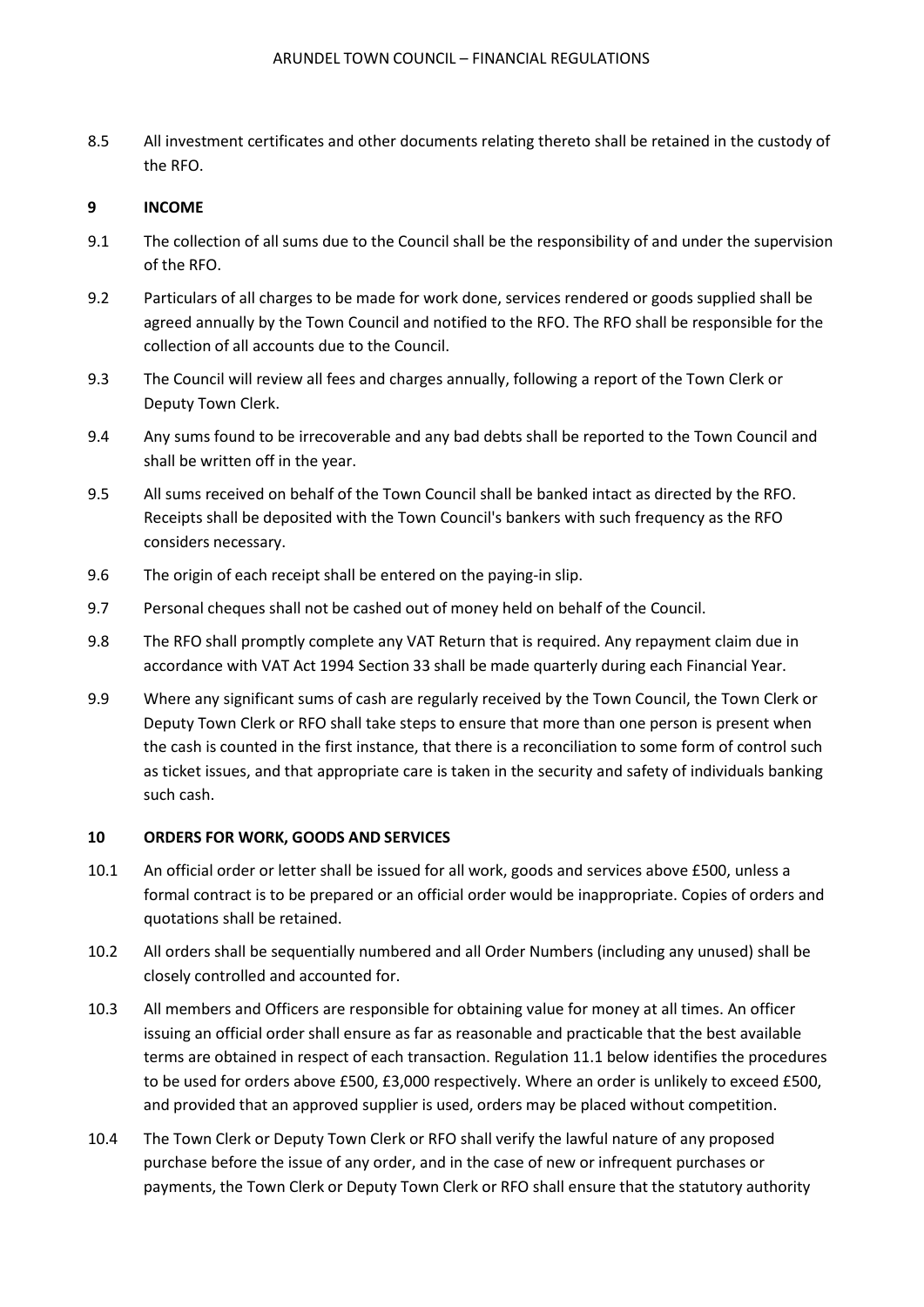shall be reported to the meeting at which the order is approved so that the Minutes can record the power being used.

#### **11 CONTRACTS**

- 11.1 Procedures as to contracts are laid down as follows:
	- (a) Every contract shall comply with these Financial Regulations, and no exceptions shall be made otherwise than in an emergency provided that these regulations shall not apply to contracts which relate to items (i) to (vi) below:
		- (i) for the supply of gas, electricity, water, sewerage and telephone services;
		- (ii) for specialist services such as are provided by solicitors, accountants, surveyors and planning consultants;
		- (iii) for work to be executed or goods or materials to be supplied which consist of repairs to or parts for existing machinery or equipment or plant;
		- (iv) for work to be executed or goods or materials to be supplied which constitute an extension of an existing contract by the Council;
		- (v) for additional audit work of the external Auditor up to an estimated value of £500 (in excess of this sum the Town Clerk or Deputy Town Clerk shall act after consultation with the Chairman and Vice Chairman of Council);
		- (vi) for goods or materials proposed to be purchased which are proprietary articles and/or are only sold at a fixed price.
	- (b)Where it is intended to enter into a contract exceeding £25000 in value for the supply of goods or materials or for the execution of works or specialist services (other than those excepted by Paragraph 11(a) above), the Town Clerk or Deputy Town Clerk shall invite tenders from at least two firms to be taken from an appropriate approved list.
	- (c) When applications are made to waive Financial Regulations relating to contracts to enable a price to be negotiated without competition the reason shall be embodied in a recommendation to the Council.
	- (d)The invitation to tender shall state the general nature of the intended contract and the Town Clerk or Deputy Town Clerk shall obtain the necessary technical assistance to prepare a specification in appropriate cases. The invitation shall in addition state that tenders must be addressed to the Town Clerk or Deputy Town Clerk in the ordinary course of post. Each tendering firm shall be supplied with a specifically marked envelope in which the tender is to be sealed and remain sealed until the prescribed date for opening tenders for that contract.
	- (e)All sealed tenders shall be opened at the same time on the prescribed date by the Town Clerk or Deputy Town Clerk in the presence of at least one member of Council.
	- (f) If less than two tenders are received, or all tenders are identical, the Council may make such arrangements as it thinks fit for procuring the goods or materials or executing the works.
	- (g) Any invitation to tender issued under this regulation shall refer to the terms of the Bribery Act 2010.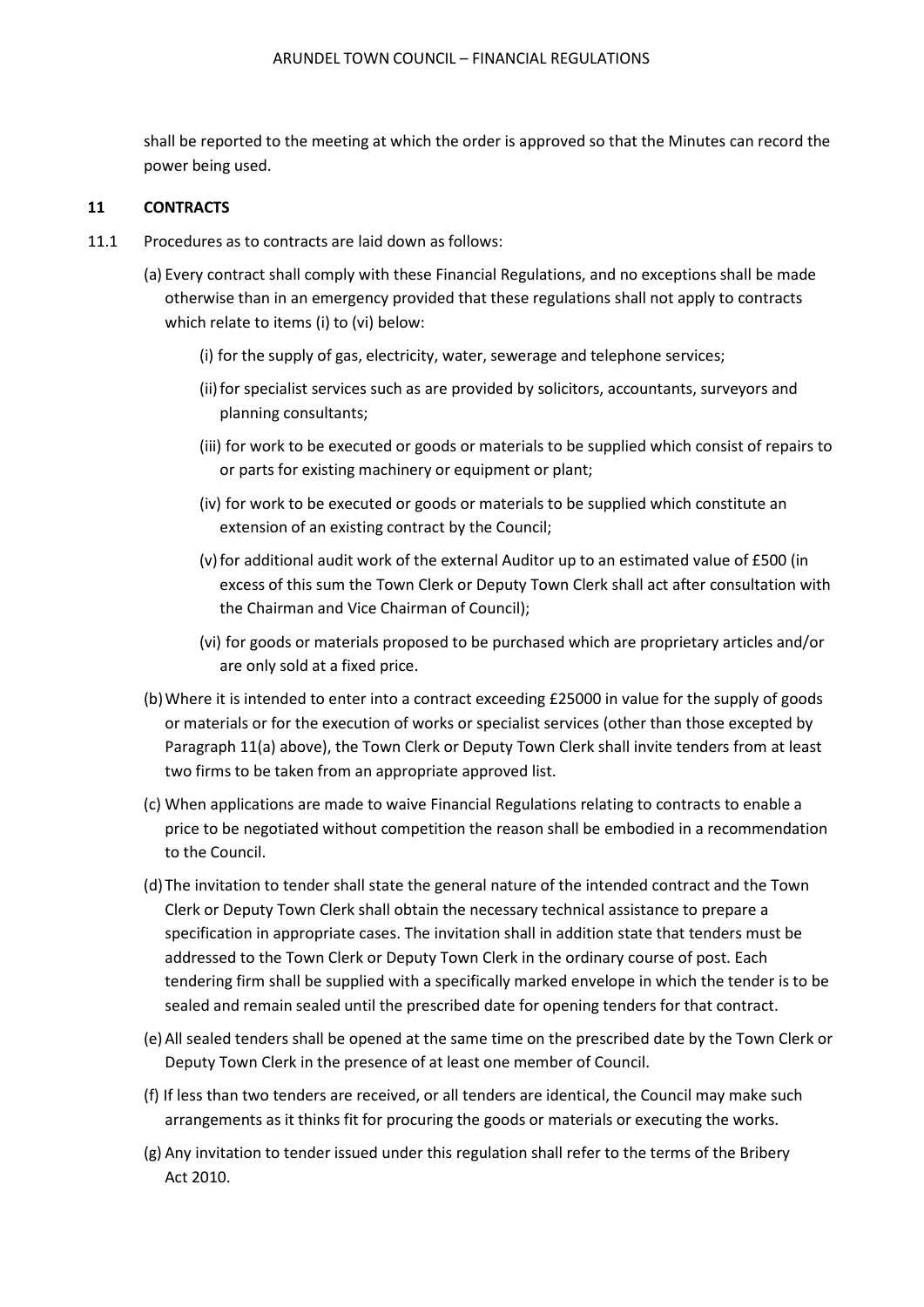- (h)When it is to enter into a contract of less than £25,000 in value for the supply of goods or materials or for the execution of works or specialist services (other than those excepted by Paragraph 11(a) above), the Town Clerk or Deputy Town Clerk shall obtain 3 quotations (priced descriptions of the proposed supply). Where the value is below £3,000 but above £500, the Town Clerk or Deputy Town Clerk shall endeavour to obtain 2 estimates. Otherwise, Regulation 10.3 above shall apply.
- (i) The Council shall not be obliged to accept the lowest or any tender, quote or estimate.

(k) Any proposed contract for the supply of goods, materials, services and the execution of works with an estimated value in excess of £25,000 shall be publicly advertised and procured in accordance with the formal tender process described in Standing order 77B (\* see below).

### **12. PAYMENTS UNDER CONTRACTS FOR BUILDING OR OTHER CONSTRUCTION WORKS**

- 12.1 Payments on account of the contract sum shall be made within the time specified in the contract by the RFO upon authorised certificates of the architect or other consultants engaged to supervise the contract (subject to any percentage withholding as may be agreed in the particular contract).
- 12.2 Where contracts provide for payment by instalments the RFO shall maintain a record of all such payments. In any case where it is estimated that the total cost of work carried out under a contract, excluding agreed variations, will exceed the contract sum by 5% or more a report shall be submitted to the Council.
- 12.3 Any proposed variation to a contract or addition to or omission from a contract must be submitted to the Town Council in writing and the Council must be informed where the final cost is likely to exceed the financial provision.

#### **13 STORES AND EQUIPMENT**

- 13.1 The officer in charge of each section shall be responsible for the care and custody of stores and equipment in that section.
- 13.2 Delivery Notes shall be obtained in respect of all goods received into store or otherwise delivered and goods must be checked as to order and quality at the time delivery is made.
- 13.3 Stocks shall be kept at the minimum levels consistent with operational requirements.
- 13.4 The Town Clerk or Deputy Town Clerk or RFO shall be responsible for periodic checks of stocks and stores at least annually.

#### **14 ASSETS, PROPERTIES AND ESTATES**

- 14.1 The Town Clerk or Deputy Town Clerk shall make appropriate arrangements for the custody of all title deeds of properties owned by the Council. The RFO shall ensure a record is maintained of all properties owned by the Council, recording the location, extent, plan, reference, purchase details, nature of the interest, tenancies granted, rents payable and purpose for which held in accordance with Accounts and Audit Regulations.
- 14.2 No tangible movable nor real property shall be sold, leased or otherwise disposed of without the authority of the full Town Council , together with any other consents required by law, save where the estimated value of any one item of tangible movable property does not exceed £50.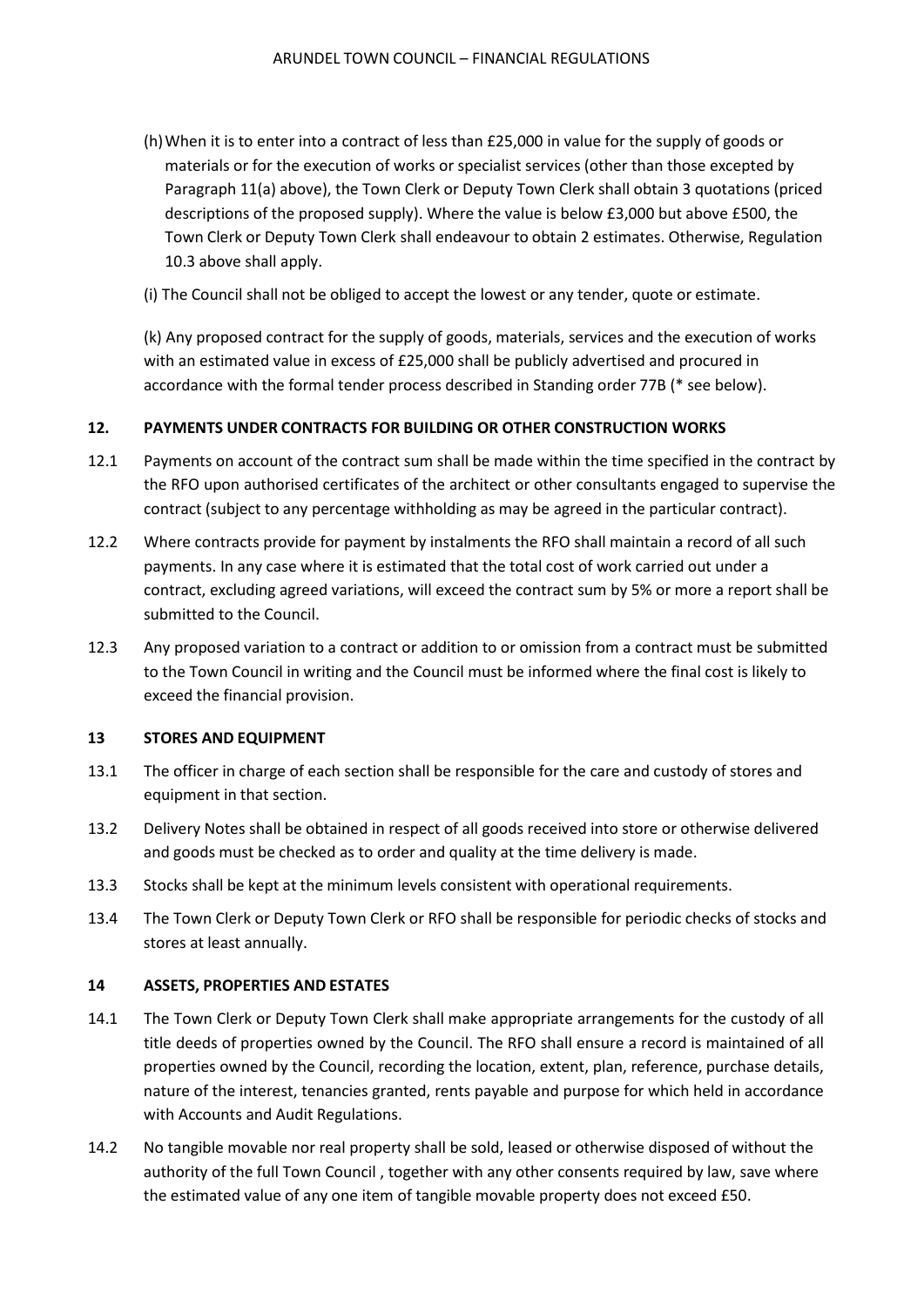14.3 The RFO shall ensure that an appropriate and accurate Register of Assets and Investments is kept up to date. The continued existence of tangible assets shown in the Register shall be verified at least annually, possibly in conjunction with a health and safety inspection of assets.

## **15 INSURANCE**

- 15.1 Following the annual Risk Assessments (see Financial Regulation 17), the Town Clerk or Deputy Town Clerk shall effect all insurances and negotiate all claims on the Council's insurers.
- 15.2 The Town Clerk or Deputy Town Clerk shall keep a record of all insurances effected by the Council and the property and risks covered thereby and annually review it.
- 15.3 The Town Clerk or Deputy Town Clerk shall report any loss liability or damage or any event likely to lead to a claim to the Town Council at the next available meeting.
- 15.4 All appropriate employees of the Council shall be included in a suitable fidelity guarantee insurance which shall cover the maximum risk exposure as determined by the Council.

### **16 CHARITIES**

16.1 Where the Town Council is sole trustee of a charitable body, the Town Clerk or Deputy Town Clerk shall ensure that separate accounts are kept of the funds held on charitable trusts and separate financial reports made in such form as shall be appropriate, in accordance with Charity Law and legislation, or as determined by the Charity Commission. The Town Clerk or Deputy Town Clerk shall arrange for any Audit or Independent Examination as may be required by Charity Law or any Governing Document.

#### **17 RISK MANAGEMENT**

- 17.1 The Town Council is responsible for putting in place arrangements for the management of risk. The Clerk shall prepare, for approval by the Council, Risk Management Policy statements in respect of all activities of the Council. Risk Management Policy statements and consequential risk management arrangements shall be reviewed by the Council at least annually.
- 17.2 When considering any new activity, the Clerk shall prepare a draft Risk Assessment including risk management proposals for consideration and adoption by the Council.

#### **18 REVISION OF FINANCIAL REGULATIONS**

18.1 It shall be the duty of the Town Council to review the Financial Regulations of the Council from time to time. The Town Clerk or Deputy Town Clerk shall make arrangements to monitor changes in legislation or proper practices and shall advise the Council of any requirement for a consequential amendment to these Financial Regulations.

Signed

Mayor of Arundel

Date: 10 March 2022